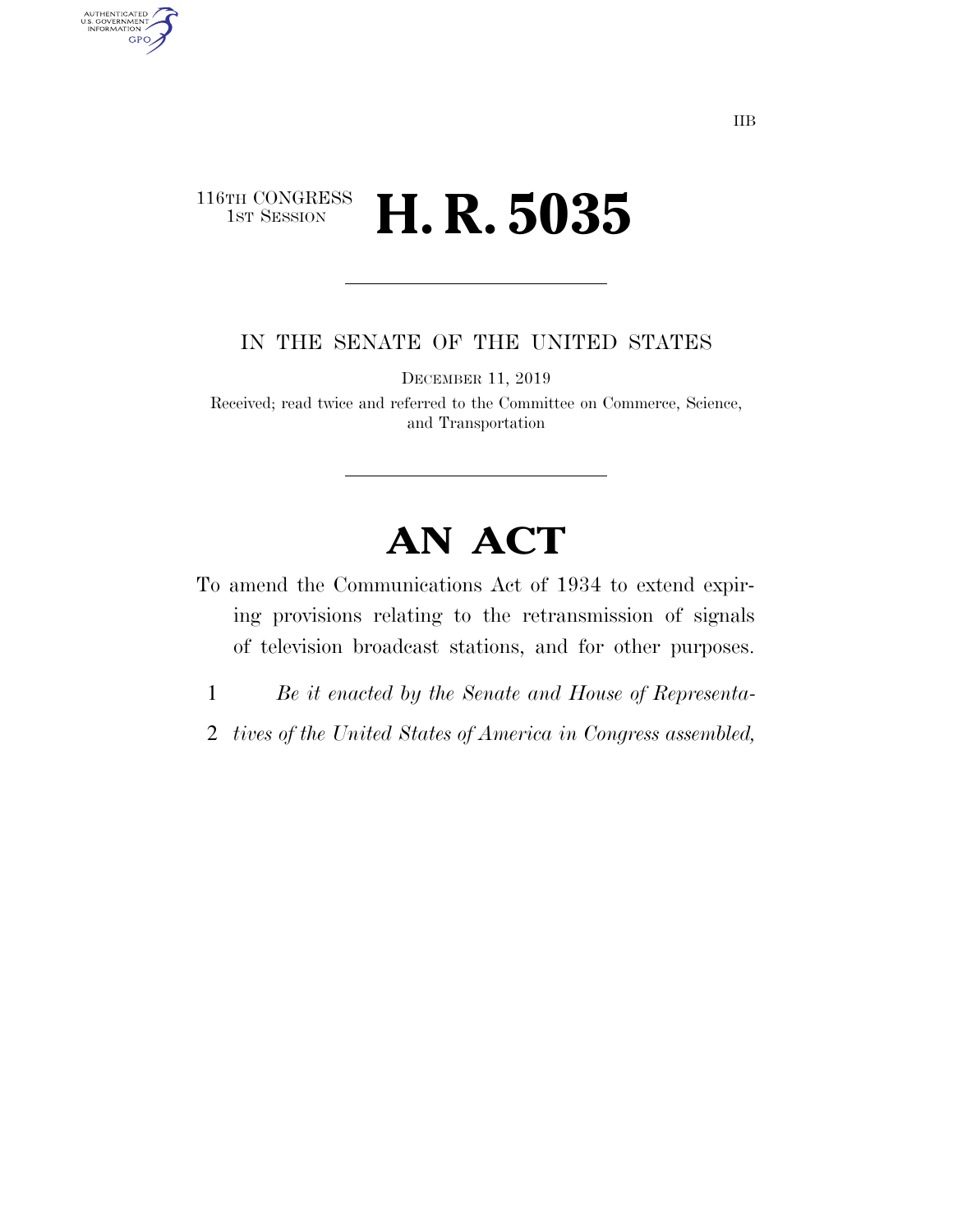## **SECTION 1. SHORT TITLE.**

 This Act may be cited as the ''Television Viewer Pro-tection Act of 2019''.

## **SEC. 2. EXTENSION OF AUTHORITY.**

 Section 325(b) of the Communications Act of 1934 (47 U.S.C. 325(b)) is amended—

 (1) in paragraph (2)(C), by striking ''December 31, 2019'' and inserting ''the expiration date, if any, described in section 119(h) of title 17, United States Code''; and

11 (2) in paragraph  $(3)(C)$ , by striking "until Jan-uary 1, 2020,'' each place it appears.

**SEC. 3. SATISFACTION OF GOOD FAITH NEGOTIATION RE-**

 **QUIREMENT BY MULTICHANNEL VIDEO PRO-GRAMMING DISTRIBUTORS.** 

 (a) SATISFACTION OF GOOD FAITH NEGOTIATION REQUIREMENT.—Section 325(b)(3)(C) of the Commu- nications Act of 1934 (47 U.S.C. 325(b)(3)(C)) is amend-ed—

 (1) in clause (iv), by striking ''; and'' and in-serting a semicolon;

 (2) in clause (v), by striking the period at the 23 end and inserting "; and"; and

(3) by adding at the end the following: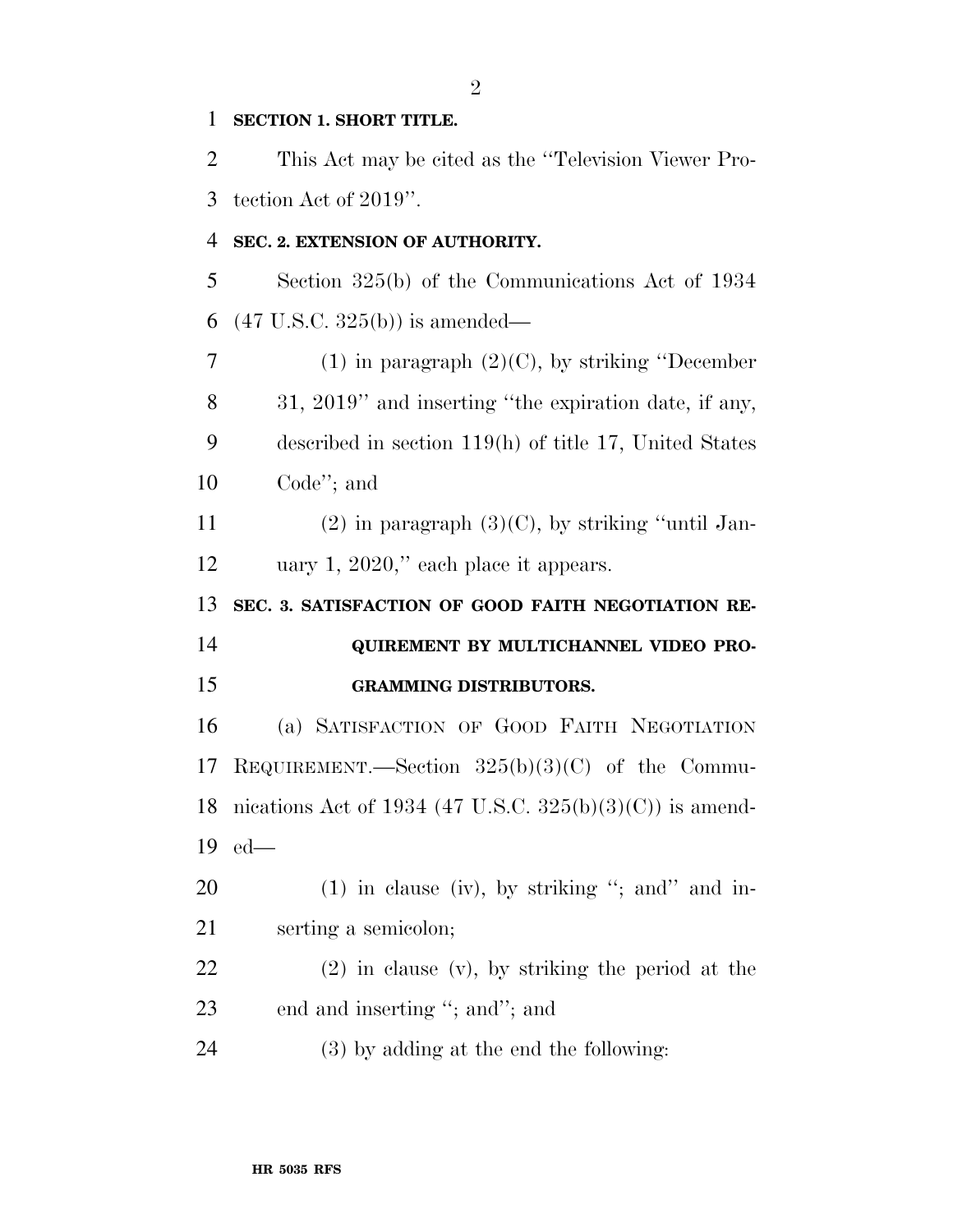1 ''(vi) not later than 90 days after the date of the enactment of the Television Viewer Protection Act of 2019, specify that—

 ''(I) a multichannel video programming distributor may satisfy its obligation to nego- tiate in good faith under clause (iii) with re- spect to a negotiation for retransmission con- sent under this section with a large station group by designating a qualified MVPD buying group to negotiate on its behalf, so long as the qualified MVPD buying group itself negotiates 12 in good faith in accordance with such clause;

13 ''(II) it is a violation of the obligation to negotiate in good faith under clause (iii) for the qualified MVPD buying group to disclose the prices, terms, or conditions of an ongoing nego- tiation or the final terms of a negotiation to a member of the qualified MVPD buying group that is not intending, or is unlikely, to enter into the final terms negotiated by the qualified MVPD buying group; and

22  $\frac{1}{2}$  (III) a large station group has an obliga- tion to negotiate in good faith under clause (ii) with respect to a negotiation for retransmission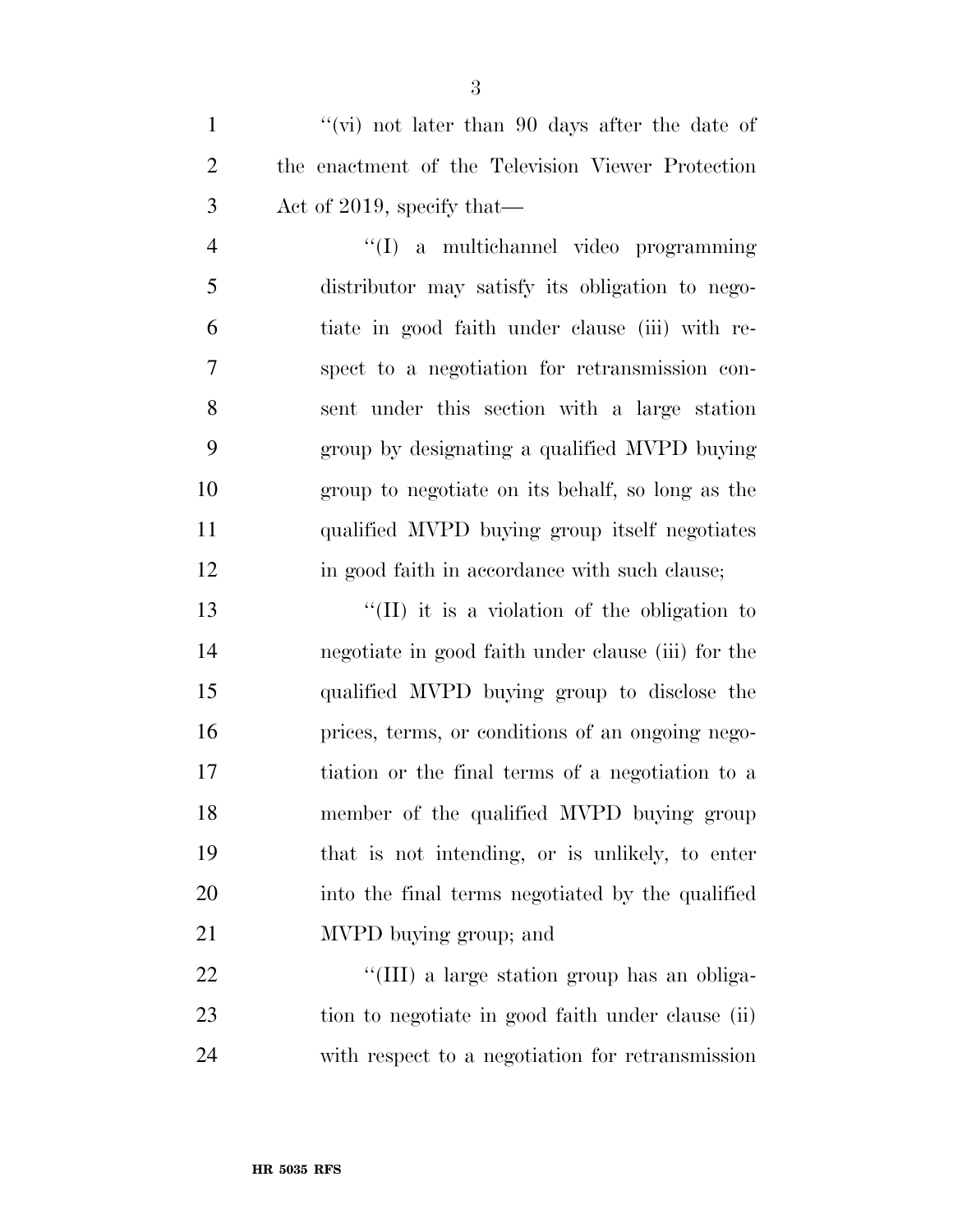| $\mathbf{1}$   | consent under this section with a qualified             |
|----------------|---------------------------------------------------------|
| $\overline{2}$ | MVPD buying group.".                                    |
| 3              | (b) DEFINITIONS.—Section $325(b)(7)$ of the Commu-      |
| $\overline{4}$ | nications Act of 1934 (47 U.S.C. 325(b)(7)) is amended— |
| 5              | $(1)$ in subparagraph $(A)$ , by striking "; and"       |
| 6              | and inserting a semicolon;                              |
| 7              | $(2)$ in subparagraph $(B)$ , by striking the period    |
| 8              | at the end and inserting a semicolon; and               |
| 9              | (3) by adding at the end the following:                 |
| 10             | "(C) 'qualified MVPD buying group' means an             |
| 11             | entity that, with respect to a negotiation with a       |
| 12             | large station group for retransmission consent under    |
| 13             | this section—                                           |
| 14             | "(i) negotiates on behalf of two or more                |
| 15             | multichannel video programming distributors-            |
| 16             | "(I) none of which is a multichannel                    |
| 17             | video programming distributor that serves               |
| 18             | more than 500,000 subscribers nationally;               |
| 19             | and                                                     |
| 20             | "(II) that do not collectively serve                    |
| 21             | more than 25 percent of all households                  |
| 22             | served by a multichannel video program-                 |
| 23             | ming distributor in any single local market             |
| 24             | in which the applicable large station group             |
| 25             | operates; and                                           |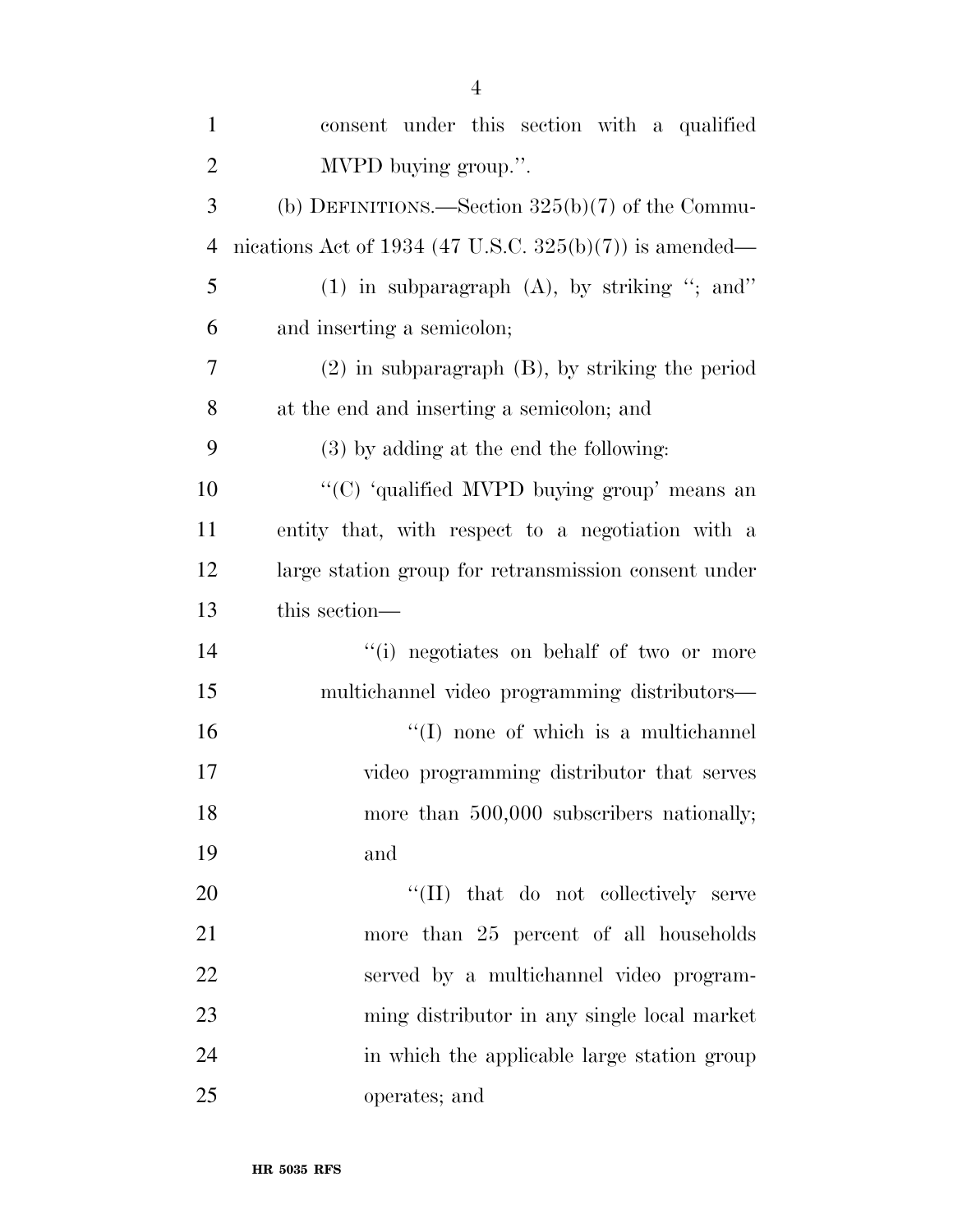| $\mathbf{1}$   | "(ii) negotiates agreements for such re-         |
|----------------|--------------------------------------------------|
| $\overline{2}$ | transmission consent—                            |
| 3              | "(I) that contain standardized con-              |
| $\overline{4}$ | tract provisions, including billing struc-       |
| 5              | tures and technical quality standards, for       |
| 6              | each multichannel video programming dis-         |
| 7              | tributor on behalf of which the entity nego-     |
| 8              | tiates; and                                      |
| 9              | "(II) under which the entity assumes             |
| 10             | liability to remit to the applicable large       |
| 11             | station group all fees received from the         |
| 12             | multichannel video programming distribu-         |
| 13             | tors on behalf of which the entity nego-         |
| 14             | tiates;                                          |
| 15             | "(D) 'large station group' means a group of tel- |
| 16             | evision broadcast stations that—                 |
| 17             | "(i) are directly or indirectly under com-       |
| 18             | mon de jure control permitted by the regula-     |
| 19             | tions of the Commission;                         |
| 20             | "(ii) generally negotiate agreements for re-     |
| 21             | transmission consent under this section as a     |
| 22             | single entity; and                               |
| 23             | "(iii) include only television broadcast sta-    |
| 24             | tions that have a national audience reach of     |
| 25             | more than 20 percent;                            |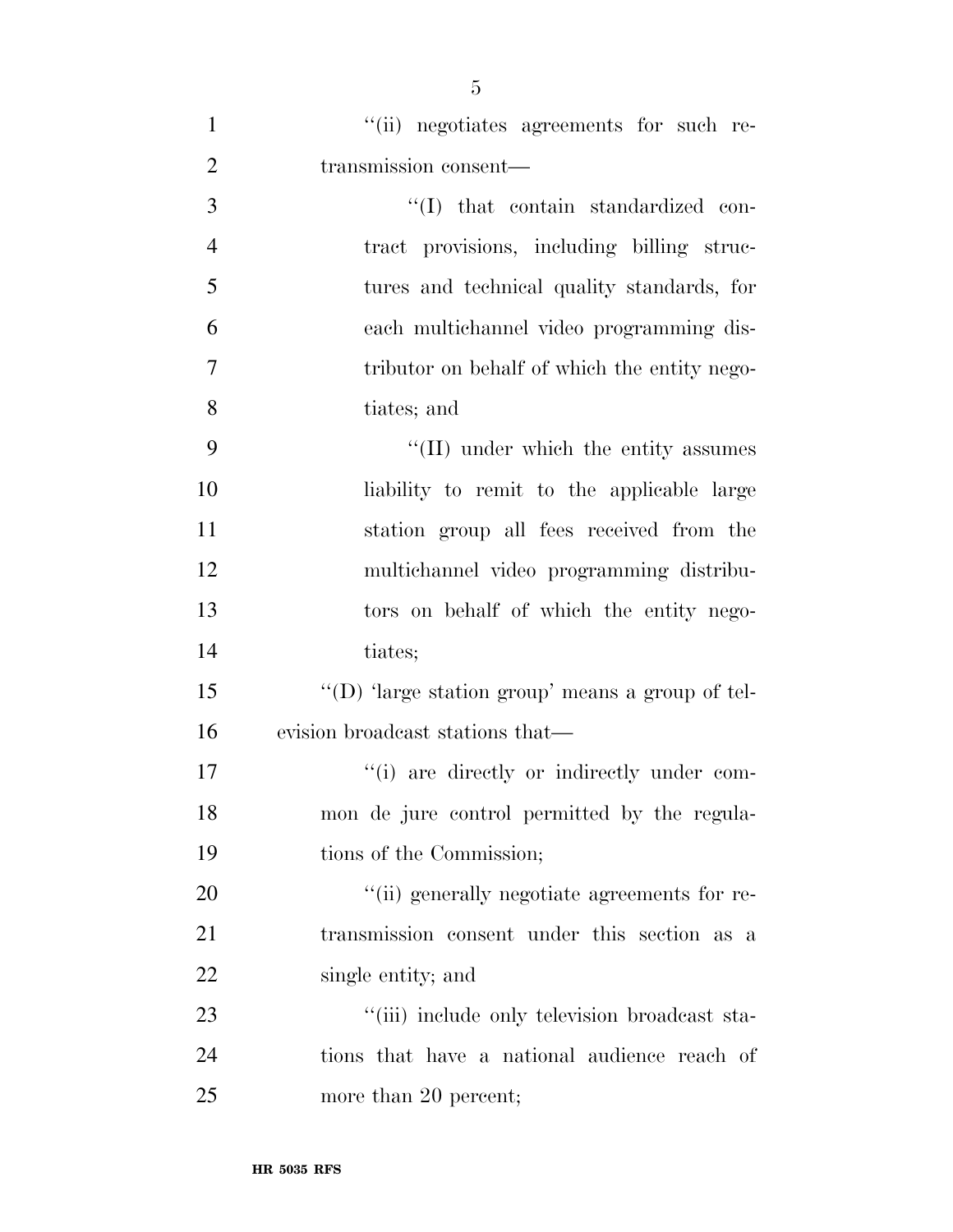| $\mathbf{1}$   | " $(E)$ 'local market' has the meaning given such               |
|----------------|-----------------------------------------------------------------|
| $\overline{2}$ | term in section $122(j)$ of title 17, United States             |
| 3              | Code; and                                                       |
| $\overline{4}$ | "(F) 'multichannel video programming dis-                       |
| 5              | tributor' has the meaning given such term in section            |
| 6              | 602."                                                           |
| 7              | (c) CONFORMING AMENDMENTS.—Section 325(b) of                    |
| 8              | the Communications Act of 1934 $(47 \text{ U.S.C. } 325(b))$ is |
| 9              | amended—                                                        |
| 10             | $(1)$ in paragraph $(2)$ —                                      |
| 11             | (A) by inserting "and" after "1992,"; and                       |
| 12             | (B) by striking ", and the term 'local mar-                     |
| 13             | ket' has the meaning given that term in section                 |
| 14             | $122(j)$ of such title"; and                                    |
| 15             | (2) in paragraph $(3)(C)$ , by striking "(as de-                |
| 16             | fined in section $122(j)$ of title 17, United States            |
| 17             | Code)" each place it appears.                                   |
| 18             | (d) EFFECTIVE DATE.—The amendments made by                      |
| 19             | this section, and the regulations promulgated by the Fed-       |
| 20             | eral Communications Commission under such amend-                |
| 21             | ments, shall not take effect before January 1 of the cal-       |
| 22             | endar year after the calendar year in which this Act is         |
| 23             | enacted.                                                        |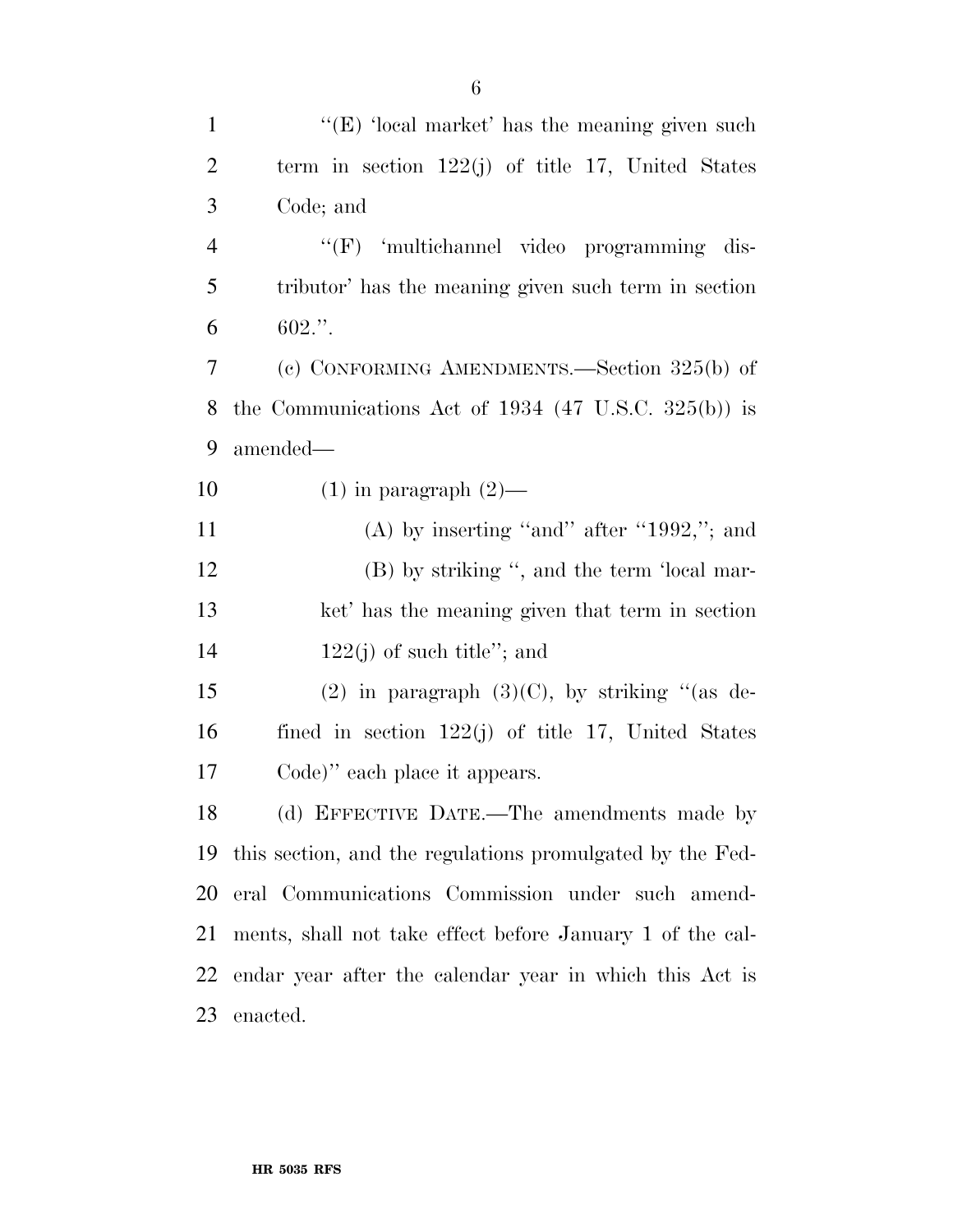(a) IN GENERAL.—Part IV of title VI of the Commu- nications Act of 1934 (47 U.S.C. 551 et seq.) is amended by adding at the end the following:

 **''SEC. 642. REQUIREMENTS RELATING TO CHARGES FOR COVERED SERVICES.** 

8 "(a) CONSUMER RIGHTS IN SALES.—

9 "(1) RIGHT TO TRANSPARENCY.—Before enter- ing into a contract with a consumer for the provision of a covered service, a provider of a covered service shall provide the consumer, by phone, in person, on-13 line, or by other reasonable means, the total monthly charge for the covered service, whether offered indi- vidually or as part of a bundled service, selected by the consumer (explicitly noting the amount of any applicable promotional discount reflected in such charge and when such discount will expire), includ- ing any related administrative fees, equipment fees, or other charges, a good faith estimate of any tax, fee, or charge imposed by the Federal Government or a State or local government (whether imposed on the provider or imposed on the consumer but col- lected by the provider), and a good faith estimate of any fee or charge that is used to recover any other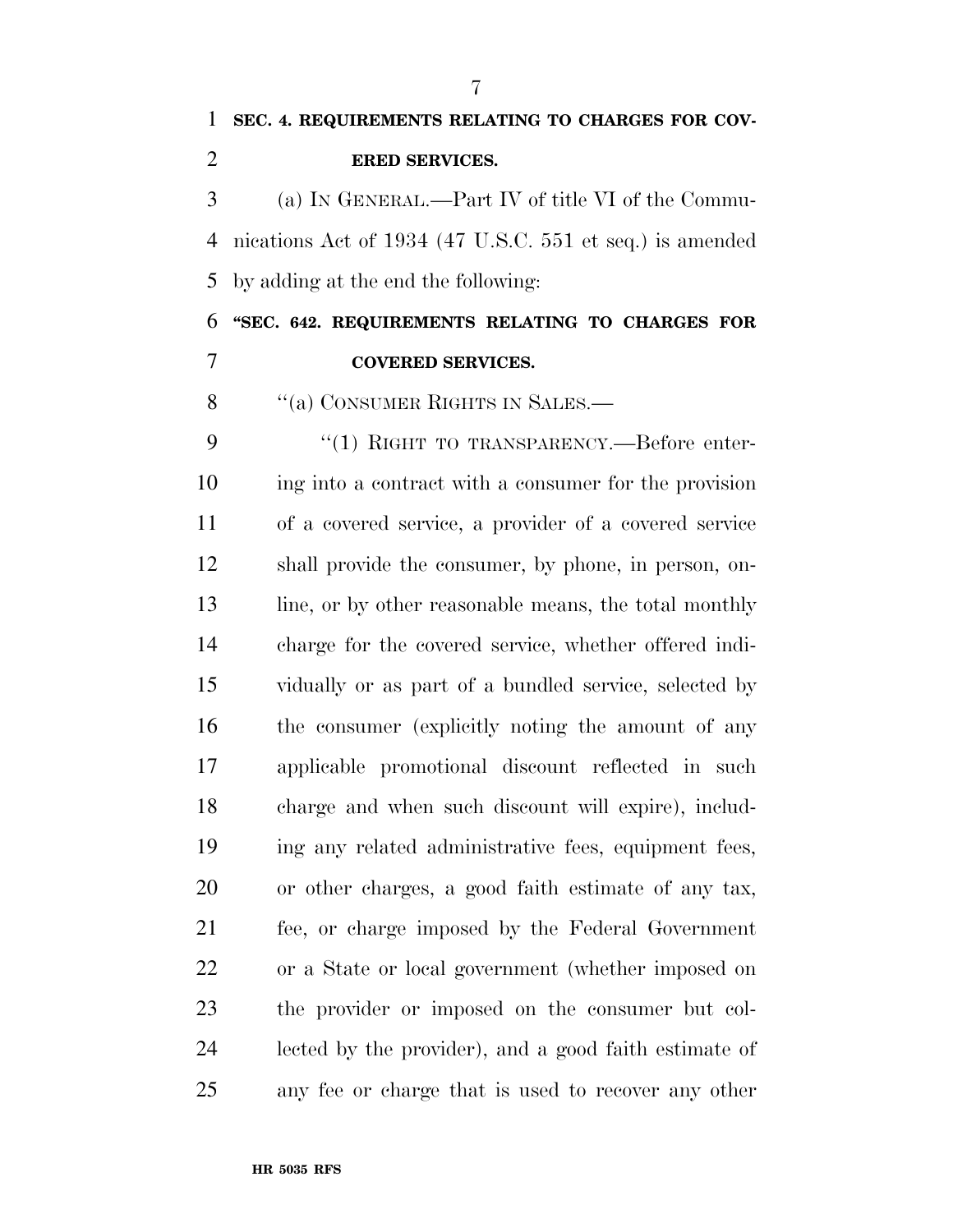assessment imposed on the provider by the Federal

| $\mathbf{I}$   | assessment imposed on the provider by the rederar-   |
|----------------|------------------------------------------------------|
| $\overline{2}$ | Government or a State or local government.           |
| 3              | "(2) RIGHT TO FORMAL NOTICE.—A provider              |
| 4              | of a covered service that enters into a contract de- |
| 5              | scribed in paragraph (1) shall, not later than 24    |
| $\sim$         |                                                      |

 hours after entering into the contract, send the con- sumer, by email, online link, or other reasonably comparable means, a copy of the information de-scribed in such paragraph.

10 "(3) RIGHT TO CANCEL.—A provider of a cov- ered service that enters into a contract described in paragraph (1) shall permit the consumer to cancel the contract, without paying early cancellation fees or other disconnection fees or penalties, during the 24-hour period beginning when the provider of the covered service sends the copy required by para-graph (2).

 ''(b) CONSUMER RIGHTS IN E-BILLING.—If a pro- vider of a covered service provides a bill to a consumer in an electronic format, the provider shall include in the bill—

  $(1)$  an itemized statement that breaks down the total amount charged for or relating to the pro- vision of the covered service by the amount charged for the provision of the service itself and the amount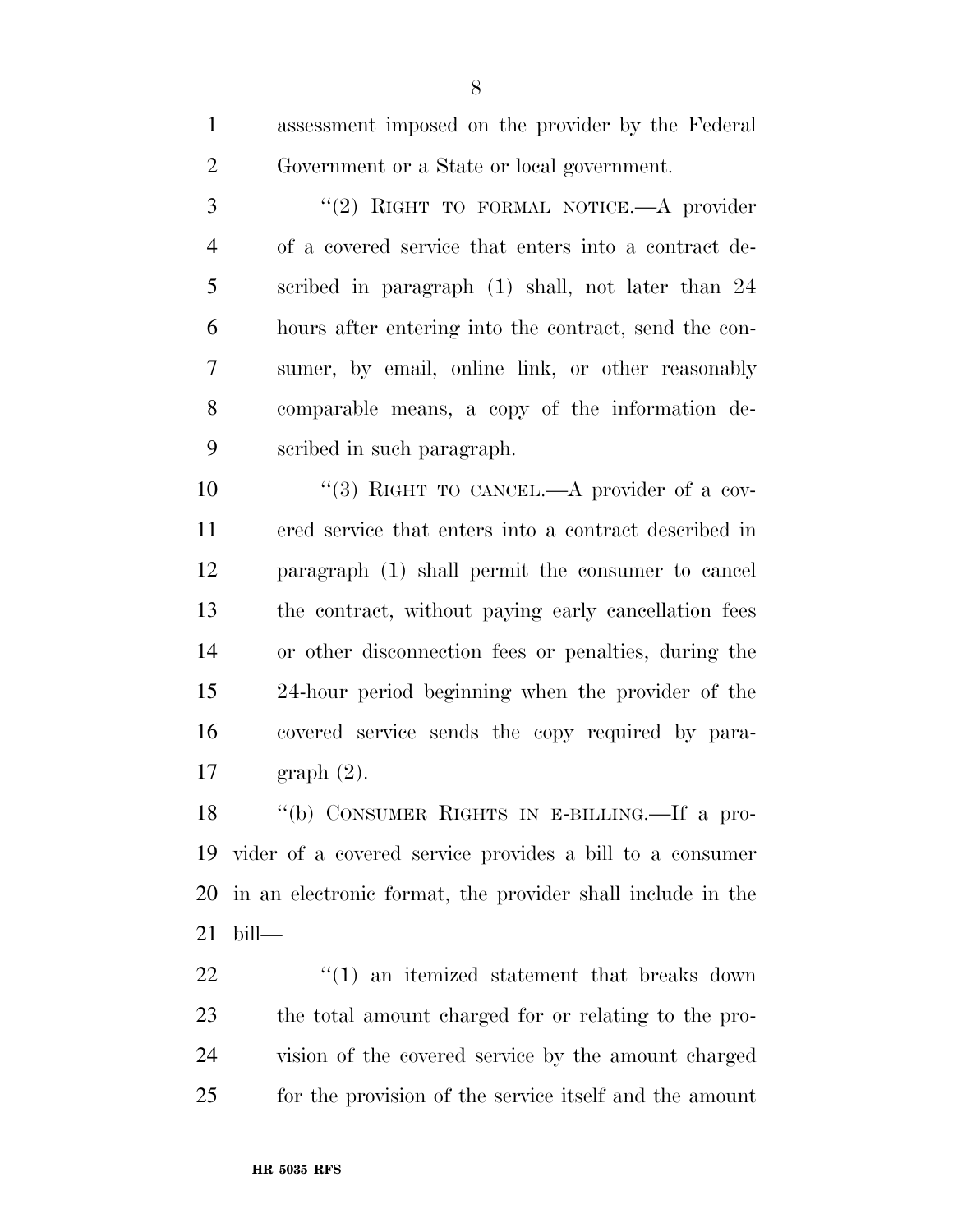| $\mathbf{1}$   | of all related taxes, administrative fees, equipment    |
|----------------|---------------------------------------------------------|
| $\overline{2}$ | fees, or other charges;                                 |
| 3              | $f'(2)$ the termination date of the contract for        |
| $\overline{4}$ | the provision of the covered service entered into be-   |
| 5              | tween the consumer and the provider; and                |
| 6              | $\cdot$ (3) the termination date of any applicable pro- |
| 7              | motional discount.                                      |
| 8              | "(c) CONSUMER RIGHTS TO ACCURATE EQUIPMENT              |
| 9              | CHARGES.—A provider of a covered service or fixed       |
| 10             | broadband internet access service may not charge a con- |
| 11             | sumer for—                                              |
| 12             | $\cdot$ (1) using covered equipment provided by the     |
| 13             | consumer; or                                            |
| 14             | $f'(2)$ renting, leasing, or otherwise providing to     |
| 15             | the consumer covered equipment if—                      |
| 16             | "(A) the provider has not provided the                  |
| 17             | equipment to the consumer; or                           |
| 18             | $\lq\lq$ (B) the consumer has returned the equip-       |
| 19             | ment to the provider, except to the extent that         |
| 20             | the charge relates to the period beginning on           |
| 21             | the date when the provider provided the equip-          |
| 22             | ment to the consumer and ending on the date             |
| 23             | when the consumer returned the equipment to             |
| 24             | the provider.                                           |
| 25             | "(d) DEFINITIONS.—In this section:                      |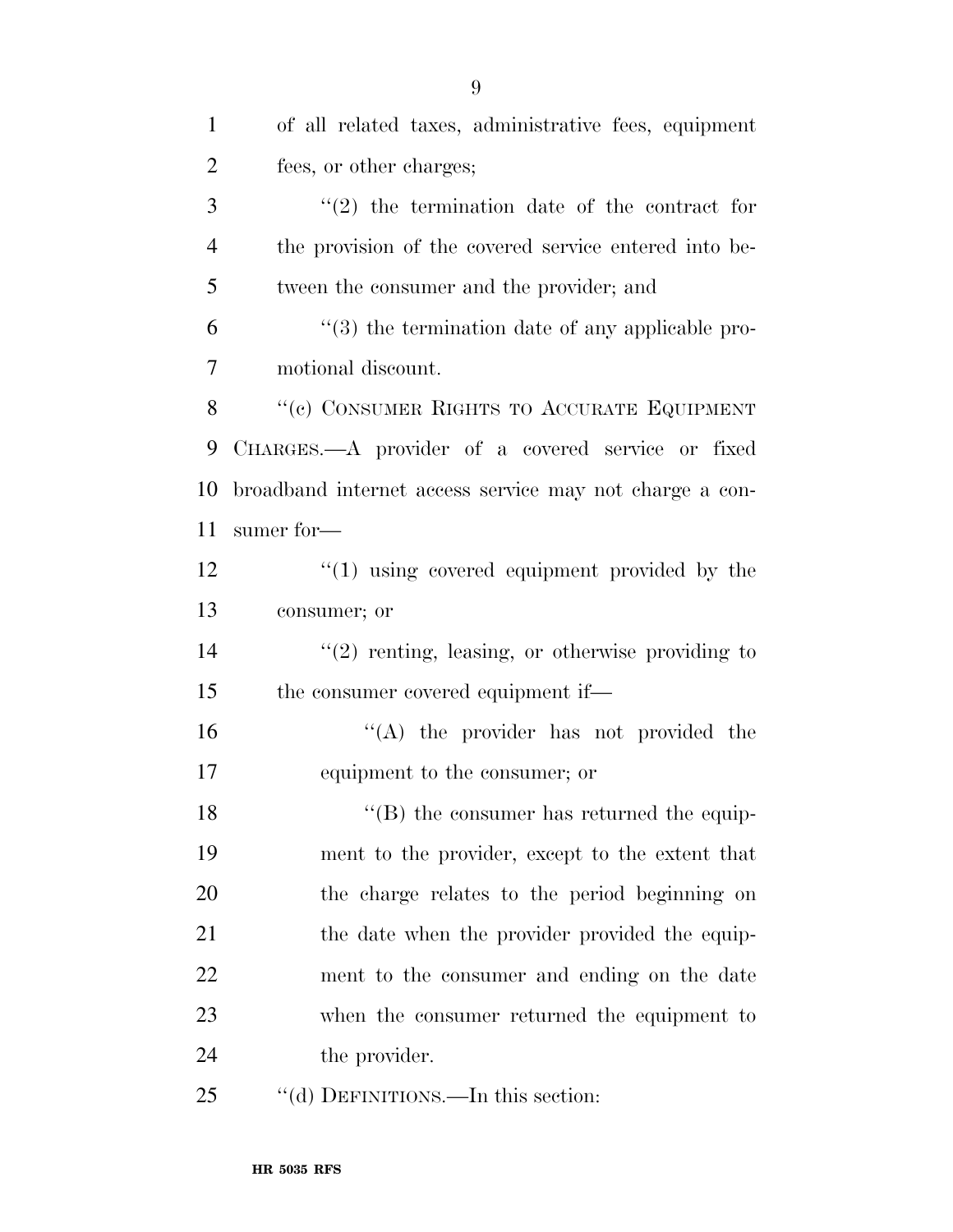1 "(1) BROADBAND INTERNET ACCESS SERV- ICE.—The term 'broadband internet access service' has the meaning given such term in section 8.1(b) of title 47, Code of Federal Regulations, or any suc- cessor regulation. 6 "(2) COVERED EQUIPMENT.—The term 'cov-

 ered equipment' means equipment (such as a router) employed on the premises of a person (other than a provider of a covered service or fixed broadband internet access service) to provide a covered service or to provide fixed broadband internet access service.

12 ''(3) COVERED SERVICE.—The term 'covered service' means service provided by a multichannel video programming distributer, to the extent such distributor is acting as a multichannel video pro-gramming distributor.''.

 (b) EFFECTIVE DATE.—Section 642 of the Commu- nications Act of 1934, as added by subsection (a) of this section, shall apply beginning on the date that is 6 months after the date of the enactment of this Act. The Federal Communications Commission may grant an additional 6